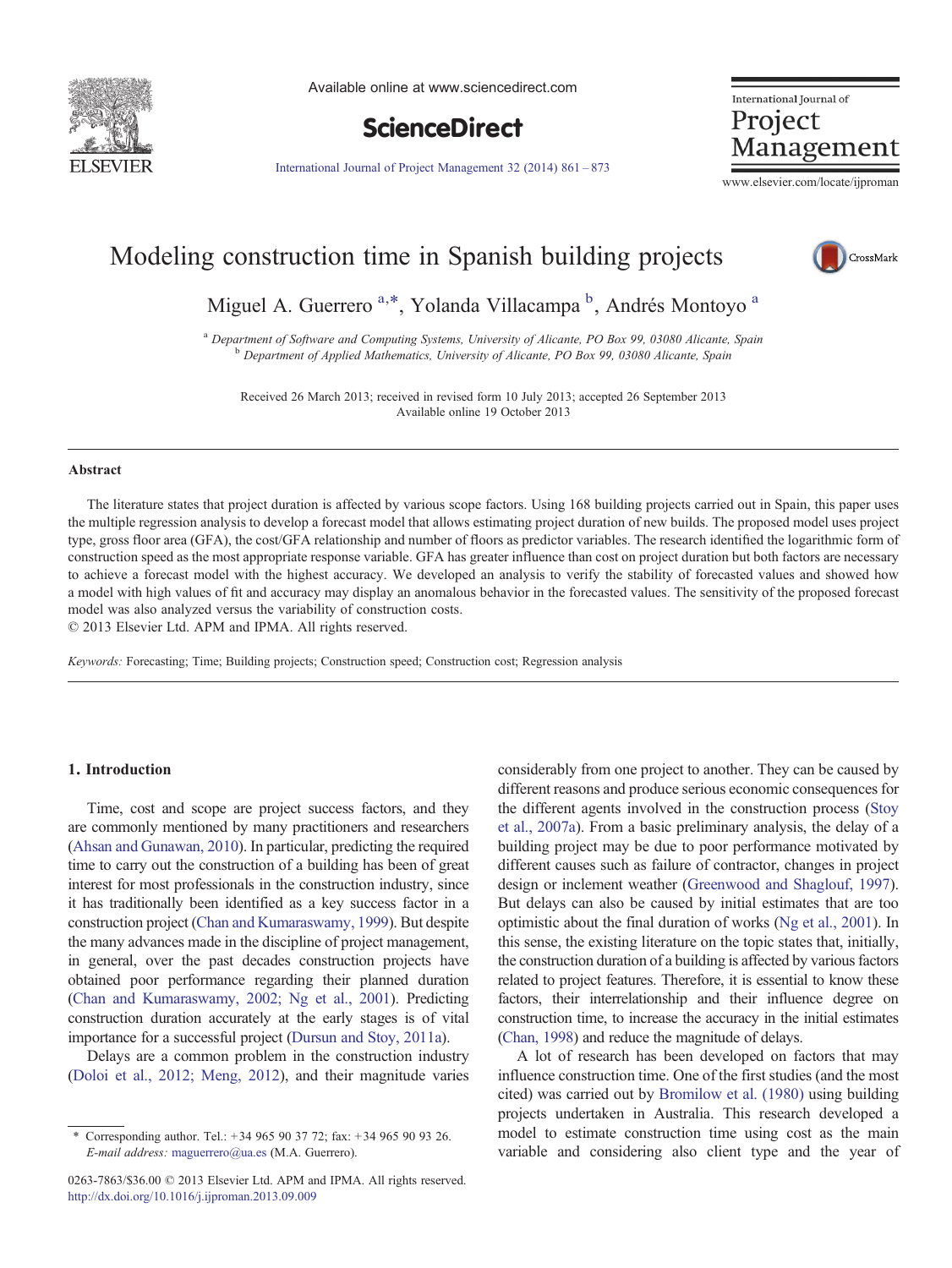construction. Other studies evaluated this model in Australia ([Ireland, 1983; Ng et al., 2001; Walker, 1994](#page--1-0)) and other countries ([Ameyaw et al., 2012; Chan and Kumaraswamy, 1995; Le-Hoai](#page--1-0) [and Lee, 2009; Le-Hoai et al., 2009](#page--1-0)). Among these studies there are contradictory conclusions regarding the model performance. [Ireland \(1983\)](#page--1-0) went on to state that the time–cost model is the best to estimate the construction time of a project while [Walker](#page--1-0) [\(1994\)](#page--1-0) noted that one of the shortcomings of the model is that it does not consider other factors besides cost. As additional variables to construction cost [Walker \(1994\)](#page--1-0) studied gross floor area (GFA), number of floors, project type and procurement method. In addition to costs, [Chan and Kumaraswamy \(1995\)](#page--1-0) also recognized that other specific characteristics of a project, such as GFA and number of floors, are factors that significantly influence project duration. Similarly, [Love et al. \(2005\)](#page--1-0) concluded that in building construction projects GFA and number of floors are key factors to calculate the construction time while cost is a poor predictor. Some variables derived from the main scope factors have also been analyzed in the literature. [Chan and Chan](#page--1-0) [\(2004\)](#page--1-0) developed a model to estimate the duration for a specific type of housing in Hong Kong that included the derived variable represented by the relationship between GFA and number of floors, or what is the same in most cases, the floor area. In another study [Stoy et al. \(2007a\)](#page--1-0) found that the cost/GFA ratio, named as "standard", is significant to forecast the construction speed.

Although [Bromilow et al. \(1980\)](#page--1-0) and other researchers have shown that time has usually been the most appropriate dependent variable to be analyzed, some models have used the construction speed as an alternative dependent variable ([Love et al., 2005;](#page--1-0) [Stoy et al., 2007a,b\)](#page--1-0). In this connection, there is a debate over whether it is possible to obtain better forecasting models using the duration as the dependent variable or if it is more appropriate to consider the construction speed [\(Stoy et al., 2007b](#page--1-0)). Different ways to define the construction speed have been presented in the literature. [Stoy et al. \(2007a\)](#page--1-0) defined it as GFA executed in a month while [Love et al. \(2005\)](#page--1-0) described the construction speed as the required time to perform a unit of GFA. Other researchers, as [Nahapiet and Nahapiet \(1985\),](#page--1-0) used the concept of GFA per week. [Ireland \(1986\)](#page--1-0) also evaluated the construction speed but as GFA per 8 h of working day. As we can see, the construction speed is generally defined as units per time and, consequently, the Love et al. definition is a non-standard definition.

Additionally, some investigations have compared the performance obtained on projects from different countries ([Dursun and](#page--1-0) [Stoy, 2011b; Xiao and Proverbs, 2002\)](#page--1-0) and their results reveal the existence of differences in construction speed according to the physical location in which a project is developed. Thus, project time performance is context-specific [\(Le-Hoai et al., 2013\)](#page--1-0).

To our best knowledge, research has not been conducted in Spain, either to identify factors which influence construction time or to propose models for estimating the duration of building construction projects. Therefore, within the Spanish context of the building sector, the main aim of this study is to develop a forecast model to estimate the construction time of new builds. The research focuses on the project construction phase, understood as the stage where the physical form of a project is created in compliance with design specifications ([Chan and Kumaraswamy,](#page--1-0)

[1997](#page--1-0)). In this study it is understood that this phase covers the period of time from the beginning of works until all planned construction activities are completed. To achieve the aim of the study, a statistical analysis was carried out using real data belonging to a set of building projects in Spain. The project scope factors represented by cost and GFA are analyzed in a special way, since they are used the most to develop predictive models ([Greenwood and Shaglouf, 1997](#page--1-0)), as the one proposed in this study. Furthermore, we take into consideration that construction costs tend to be sensitive to commercial effects [\(Forsythe et al.,](#page--1-0) [2010](#page--1-0)) and also that the final cost of works usually differs from the costs estimated before starting the work [\(Love et al., 2005](#page--1-0)). This difficulty to establish the actual cost of construction process could impair the ability of a model to predict the final duration when cost is used as a predictive variable. Nevertheless, it is necessary to emphasize that the possible shortcoming, which shows the cost variable, might be overcome by using the existing ratio between the actual cost and the estimated cost. There is evidence that this ratio may be lognormal (e.g., see [Lipke et al., 2009](#page--1-0)).

## 2. Research methodology

### 2.1. Data set and variables

The project collection analyzed in this study belongs to a database that contains more than 300 projects with different uses, locations and sizes. It is a collection of Spanish construction projects classified in different constructive typologies. All projects were developed between the late 1980s and early 2000s. The research focused on new builds, such that projects relating to industrial buildings and rehabilitation were discarded for the analysis. Special sports facilities (swimming pools, soccer fields, etc.) and other singular constructions (bullrings, churches, etc.) were also excluded. We selected 168 projects as valid for the proposed study and they were classified into 7 subgroups according to their nature and scope (see [Table 1\)](#page--1-0).

From the discussion presented in the [Introduction](#page-0-0) section it can be deduced that there is no consensus in the literature on what factors influence most significantly on the construction time. Some of the proposed variables cannot be measured objectively and, therefore, they can be hard to introduce into a prediction model ([Forsythe et al., 2010\)](#page--1-0). According to the available data, we selected a quantitative variable that represents the total cost of construction and two groups of quantitative variables related to GFA and number of floors (maximum number of floors excluding the roof). But sometimes it is necessary to use derived variables because some of the significant variables might not be a single entity and they appear as a ratio ([Chan and](#page--1-0) [Kumaraswamy, 1999\)](#page--1-0). Similar studies to that proposed have also used these kinds of variables [\(Chan and Chan, 2004; Dursun](#page--1-0) [and Stoy, 2011b; Stoy et al., 2007a](#page--1-0)), and they have obtained good results with their use. For this reason in this study two new variables were derived: (i) total GFA/total number of floors, and (ii) total cost of construction/total GFA. All independent variables used in the regression analysis are shown in [Table 2.](#page--1-0)

Considering that there is no general agreement in the literature about which is the most appropriate dependent variable to predict